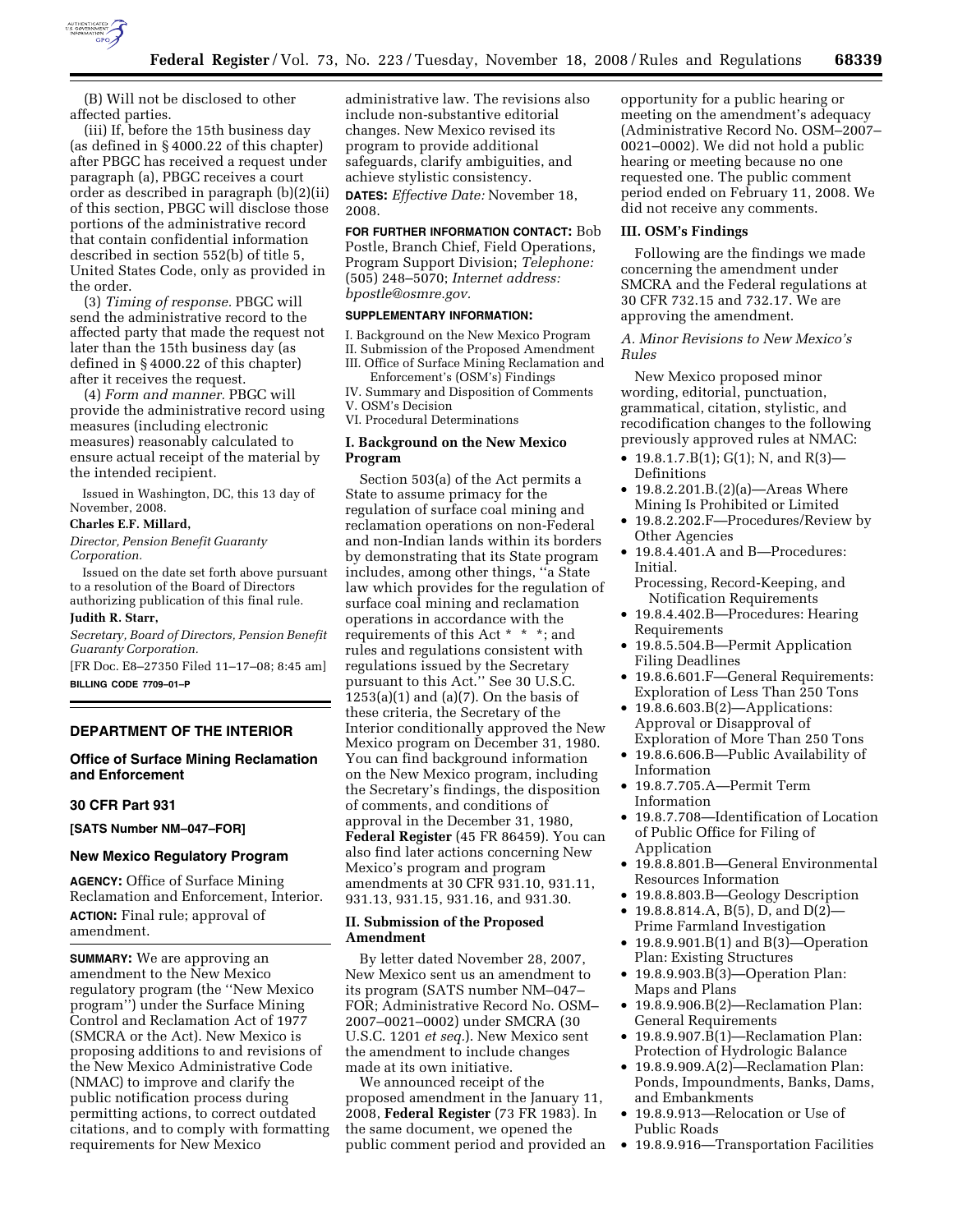- 19.8.9.917—Return of Coal Processing Waste to Abandoned Underground Workings
- 19.8.10.1000. $A(4)(a)$  and  $A(4)(b)$ Experimental Practices in Mining
- 19.8.10.1000.E—Experimental Practices in Mining
- 19.8.10.1001.A,  $B(1)(b)$ , and  $(C)$  Mountaintop Removal Mining
- 19.8.10.1002.B and C—Steep Slope Mining
- 19.8.10.1003.A(3) and A(4)(c)— Permits Incorporating Variances From Approximate Original Contour Restoration Requirements for Steep Slope Mining
- 19.8.10.1004.A(1), A(4), and B—Prime Farmlands
- 19.8.10.1005.B(8)—Variances for Delay in Contemporaneous Reclamation Required in Combined Surface and Underground Mining **Operations**
- 19.8.10.1006.C—Surface Coal Mining and Reclamation Operation on Areas or Adjacent to Areas Including Alluvial Valley Floors
- 19.8.11.1100.A(3)—Public Notices of Filing of Permit Applications
- 19.8.11.1101.A and C-Opportunity for Submission of Written Comments on Permit Applications
- 19.8.11.1102.B(2)—Right to File Written Objections
- 19.8.11.1103.B(4)—Hearings and Conferences
- 19.8.11.1105.B—Review of Permit Applications
- 19.8.11.1106.K—Criteria for Approval or Denial
- 19.8.11.1108.C—Criteria for Permit Approval or Denial: Existing Structures
- 19.8.11.1109.F—Permit Approval or Denial Actions
- 19.8.11.1111.B(4)—Permit Terms
- 19.8.11.1112.C—Conditions of
- Permits: General and Right of Entry
- 19.8.13.1301.G—Permit Revisions • 19.8.13.1303.A(3) and B(2)—Permit
- Renewals: Complete Applications • 19.8.13.1305.A(4)—Permit Renewals:
- Approval or Denial • 19.8.13.1307.A(2)(d), B, and C(2)— Transfer, Assignment or Sale of Permit Rights: Obtaining Approval
- 19.8.14.1401.B and D—Requirement to File a Bond
- 19.8.14.1403.A, C, D, D(1), and D(2)— Period of Liability
- 19.8.14.1406.C, D, E, and E(2)— General Terms and Conditions of Bond
- 19.8.14.1407.A, B(1), and B(4)—Bond Requirements for Underground Coal Mines and Long-Term Coal-Related Surface Facilities and Structures
- 19.8.14.1409.A(1), B(3), D(1), and E— Collateral Bonds
- 19.8.14.1410.D(4)-Self-Bonding
- 19.8.14.1411.B—Replacement of Bonds
- 19.8.14.1412.A(3), B(2), C(2), and D— Requirement to Release Performance Bonds
- 19.8.14.1413.A(2)(b), C, and D— Forfeiture Bonds
- 19.8.14.1414.B and D—Terms and Conditions for Liability Insurance
- 19.8.19.1902.C and  $C(3)(c)$  Performance Standards for Coal Exploration
- 19.8.20.2010.A—Hydrologic Balance: Water Quality Standards and Effluent Limitations
- 19.8.20.2017. $E(1)$ ,  $E(2)$ ,  $E(4)$ , and E(6)—Hydrologic Balance: Permanent and Temporary Impoundments
- 19.8.20.2019—Hydrologic Balance: Protection of Ground Water Recharge Capacity
- 19.8.20.2026.B, B(1), and B(2)— Hydrologic Balance: Underground Mine Entry and Access Discharges
- 19.8.20.2037.B—Disposal of Excess Spoil: Durable Rock Fills
- 19.8.20.2047—Coal Processing Waste: Dams and Embankments: General Requirements
- 19.8.20.2049.A(1)—Coal Processing Waste: Dams and Embankments: Design and Construction
- 19.8.20.2050—Air Resources Protection
- 19.8.20.2056—Backfilling and Grading: Covering Coal And Acidand Toxic-forming Material
- 19.8.20.2065 and 2065.B— Revegetation: Standards for Success
- 19.8.20.2066—Revegetation: Tree and Shrub Stocking
- 19.8.24.2404.C(4)(a) and (b), C(5), and C(6)—Prime Farmland: Revegetation
- 19.8.26.2601.A, A(2), and D—Steep Slopes: Performance Standards
- 19.8.27.2701.B—Coal Processing Plants: Performance Standards
- 19.8.29.2900.B and H—Inspections
- 19.8.30.3001.J—Notices of Violation
- 19.8.30.3002.D—Permit Suspension or Revocation
- 19.8.31.3105.B—Procedure for Civil Penalty Assessment
- 19.8.31.3106.B and D—Procedure for Assessment Conference
- 19.8.31.3110.A—Amount of Individual Civil Penalty
- 19.8.34.3400—Scope
- 19.8.34.3401—Definition
- 19.8.34.3402 and 3402.A— Application Requirements and Procedures
- 19.8.34.3403—Contents of Applications for Exemption
- 19.8.34.3404—Public Availability of Information
- 19.8.34.3405—Requirements for Exemptions
- 19.8.34.3406—Conditions of Exemption and Right of Inspection and Entry
- 19.8.34.3407—Stockpiling of Minerals • 19.8.34.3408 and 3408.C—Revocation and Enforcement
- 19.8.34.3409, 3409.A and A(2)— Reporting Requirements
- 19.8.35.12.C—How a Decision on a VER Request Will be Made
- 19.8.35.14—Availability of Records for VER Requests and Determinations

Because these changes are minor and nonsubstantive in nature, we find that they will not make New Mexico's previously approved rules less effective than the corresponding Federal regulations.

## *B. Revisions to New Mexico's Rules That Have the Same Meaning as the Corresponding Provisions of the Federal Regulations*

New Mexico proposed revisions to the following rules containing language that is the same as or is similar to the corresponding sections of the Federal regulations (NMAC citation followed by Federal counterpart citation and NMAC section title):

- 19.8.1.7.G(1), 30 CFR 707.5, Definitions
- 19.8.13.1301.E(2)(b), 30 CFR 775.11(a), Permit Revisions
- 19.8.20.2065.A, 30 CFR 817.116(a)(1), Revegetation: Standards for Success
- 19.8.20.2065.B(1), 30 CFR 817.116(a)(2), Revegetation: Standards for Success
- 19.8.20.2068, 30 CFR 817.122, Subsidence Control: Public Notice
- 19.8.30.3000, 30 CFR 843.11(c), Cessation Orders
- 19.8.31.3108.B, 30 CFR 845.20(b), Final Assessment and Payment of Penalty
- 19.8.31.3110.B, 30 CFR 846.14(b), Amount of Individual Civil Penalty Because these proposed rules contain

language that is the same as or similar to the corresponding Federal regulations, we find that they are no less effective than the corresponding Federal regulations.

*C. Revisions to New Mexico's Rules That Are Not the Same as the Corresponding Provisions of the Federal Regulations* 

1. NMAC 19.8.5.504.D, 30 CFR 773.6(c), Permit Application Filing Deadlines

New Mexico proposed to eliminate NMAC 19.8.5.504.D concerning applications for a permit to conduct surface coal mining and reclamation operations that do not meet the requirements of NMAC 19.8.5.501 and 19.8.5.502. NMAC 19.8.5.501 and 19.8.5.502 concern continuing interim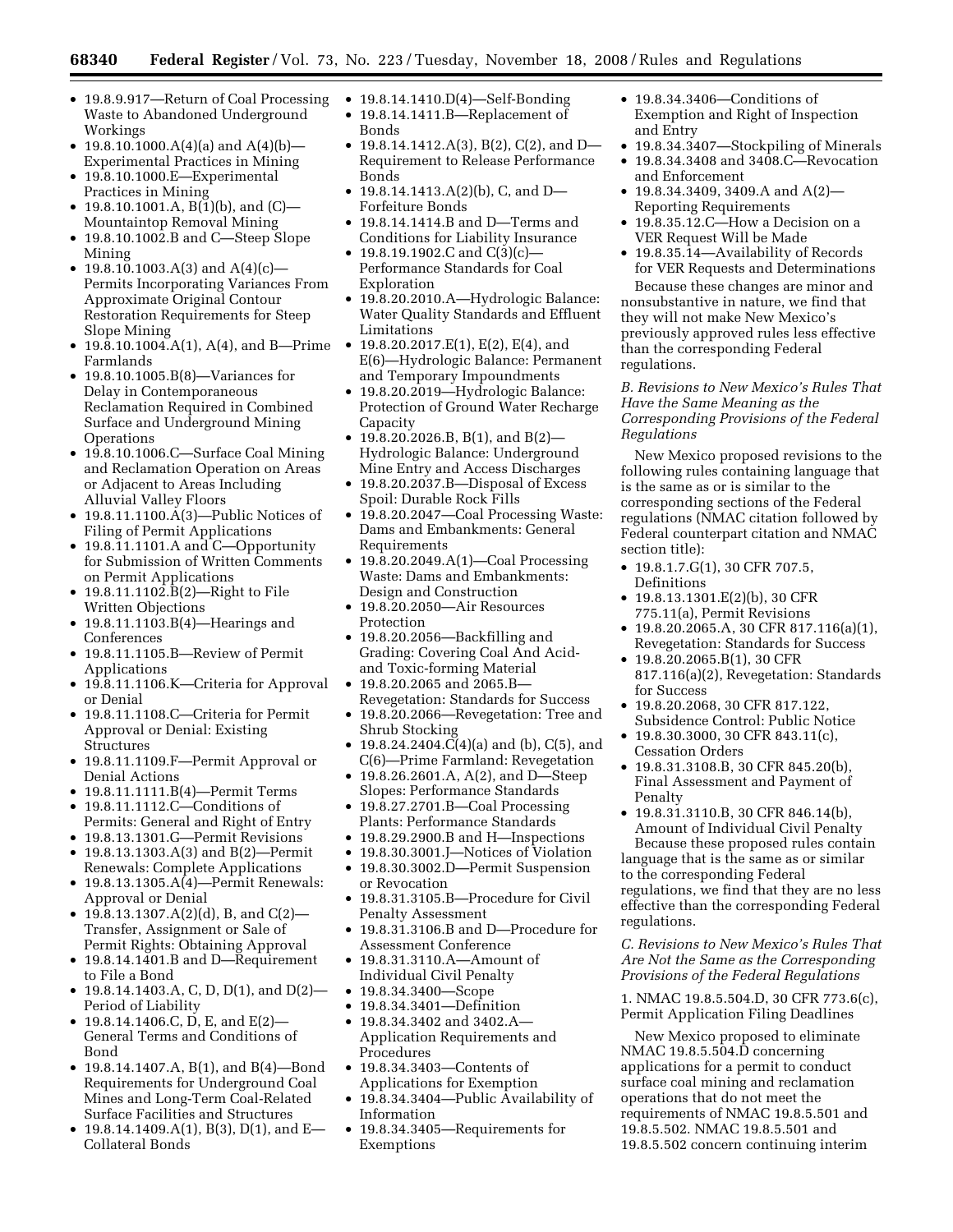program permits and Federal permits, respectively. There are no longer any such interim or Federal permits that need to be continued in New Mexico, so citing them in this section is moot.

New Mexico also omitted the last sentence of 19.8.5.504.D, which makes reference to the rules and regulations of NMAC 19.8.11.1103.E, since 1103.E is proposed to be deleted with this amendment package. We approve these changes to New Mexico Administrative Code.

2. NMAC 19.8.7.701.F, Identification of Interests

New Mexico's existing rules require the applicant to submit the name and address of each owner of record of all property (surface and subsurface) contiguous to any part of the proposed permit area. New Mexico proposed to modify its existing rules by adding language that requires the permit application to also include ''the owner of record and residents of all dwellings and structures on and within one-half mile (2640 feet) of any part of the proposed permit area''. This provision adds specificity and is no less effective than the Federal counterpart at 30 CFR 778.13(b), which requires ''the name and address of each owner of record of all property (surface and subsurface) *contiguous* to any part of the proposed permit area''. Therefore, we find that NMAC 19.8.7.701.F is no less effective than 30 CFR 778.13(b) and approve it.

3. NMAC 19.8.8.812.D, Maps: General Requirements

New Mexico proposed to modify its existing rules by adding language at NMAC 19.8.8.812.D, which coincides with the above listed proposed change to NMAC 19.8.7.701.F. The proposed revision to 812.D ensures that dwellings and structures, and names of present owners of record and residents of those dwellings and structures, on and within one-half mile (2640 feet) of the proposed permit area are included on the permit application maps. New Mexico's proposed rule includes a larger area and therefore protects more dwellings and structures than the Federal counterpart at 30 CFR 779.24(d) which requires that only the location of all buildings on and within 1000 feet of the proposed permit area are included on the permit application maps. For this reason, we find that NMAC 19.8.812.D is no less effective than 30 CFR 778.13(b) and approve this proposed change.

4. NMAC 19.8.11.1100.B(1) Through (4), Public Notices of Filing of Permit Applications

New Mexico added language to NMAC 19.8.11.1100 which expands upon the Federal counterpart rules at 30 CFR 773.6(a) concerning public participation and public notification in the permitting processing. New Mexico proposed to modify its rules to expand the options for notification of permit applications. The added language requires the permit applicant to: "\* \* \* Submit, at the time of filing the application, a plan approved by the director [of the New Mexico program] to provide notice using at least three of the methods listed below. If the director determines that significant non-English speaking populations live within the general area of the proposed mine, the applicant shall include at least one method that seeks to reach these populations. The notice shall summarize the information listed in, and shall be given prior to the last publication of the notice in, Subsection A of 19.8.11.1100 NMAC. The methods may include:

(1) Mailing a notice to the owners of record, as shown by the most recent property tax schedule, of all properties adjacent to the proposed permit area and to the owners of all properties containing a residence located within one-half mile (2640 feet) of the proposed permit area as identified in Subsection F of 19.8.7.701 NMAC;

(2) Posting a notice in at least four publicly accessible and conspicuous places, including the entrance to the proposed operation if that entrance is publicly accessible and conspicuous;

(3) Publishing a notice in a display ad at least three inches by four inches at a place in the newspaper calculated to give the general public the most effective notice; or

(4) Broadcasting public service announcements on radio stations that serve the general permit area''.

OSM supports any additional outreach to the public during the notification process. Because New Mexico's additions to NMAC result in more public notification than 30 CFR 773.6 requires, they are no less effective than the Federal regulations relating to public notification of permit applications. We approve these changes.

5. NMAC 19.8.11.1100.D(5), Public Notices of Filing of Permit Applications

New Mexico proposed to modify its existing rules to require that, in addition to Federal, State, Tribal, and local government agencies, governmental planning agencies, sewage and water

treatment authorities, and water companies, written notifications shall also be sent to ''all persons on a list, maintained by the director, of individuals and organizations who have requested notice of applications under the act and who have provided a surface or electronic mail address to the director''. This means that in addition to the above listed agencies, non-agency interested parties or individuals have equal access to written notifications. Because New Mexico's proposed rule provides additional access to written notification of agency decisions, we find that NMAC 19.8.11.1100.D(5) is no less effective than 30 CFR 773.6(a)(3) and approve it.

6. NMAC 19.8.11.1100.E(3), Public Notices of Filing of Permit Applications

New Mexico proposed a provision at NMAC 19.8.11.1100.E(3) that requires written notification to be posted on a Web site maintained by the director after receipt of a complete application. This proposed rule creates and requires an additional way to notify the public about a permit application. Although there is no Federal counterpart that exists, this provision expands upon the requirements listed in 30 CFR 773.6(a) and is therefore no less effective than 30 CFR. We approve this proposed revision.

7. NMAC 19.8.11.1103.B, 30 CFR 773.6(c)(2), Hearings and Conferences

New Mexico proposed to add a provision that in addition to ''any person, whose interests are or may be adversely affected by the issuance, revision or renewal of the permit, or the officer or head of any federal, state, tribal or local government agency or authority'', the *director* may also motion for an informal conference. This proposed change is more inclusive than the Federal counterpart at 30 CFR 773.6(c)(2), since an additional entity may request an informal conference. Therefore, we approve this proposed revision to NMAC 19.8.11.1103.B.

## 8. NMAC 19.8.11.1103.E, 30 CFR 773.6(c)(2) and 30 CFR 775.11, Hearings and Conferences

New Mexico proposed to repeal the ''public hearing'' option at 19.8.11.1103.E. Since 30 CFR has no part about ''public hearings'', only 'informal conferences'' at 30 CFR 773.6(c) (pre-approval of permit application) and ''hearings'' at 30 CFR 775.11 (after notification of decision concerning the application) in relation to the permit application process, the State thought this part should be omitted to be more consistent with 30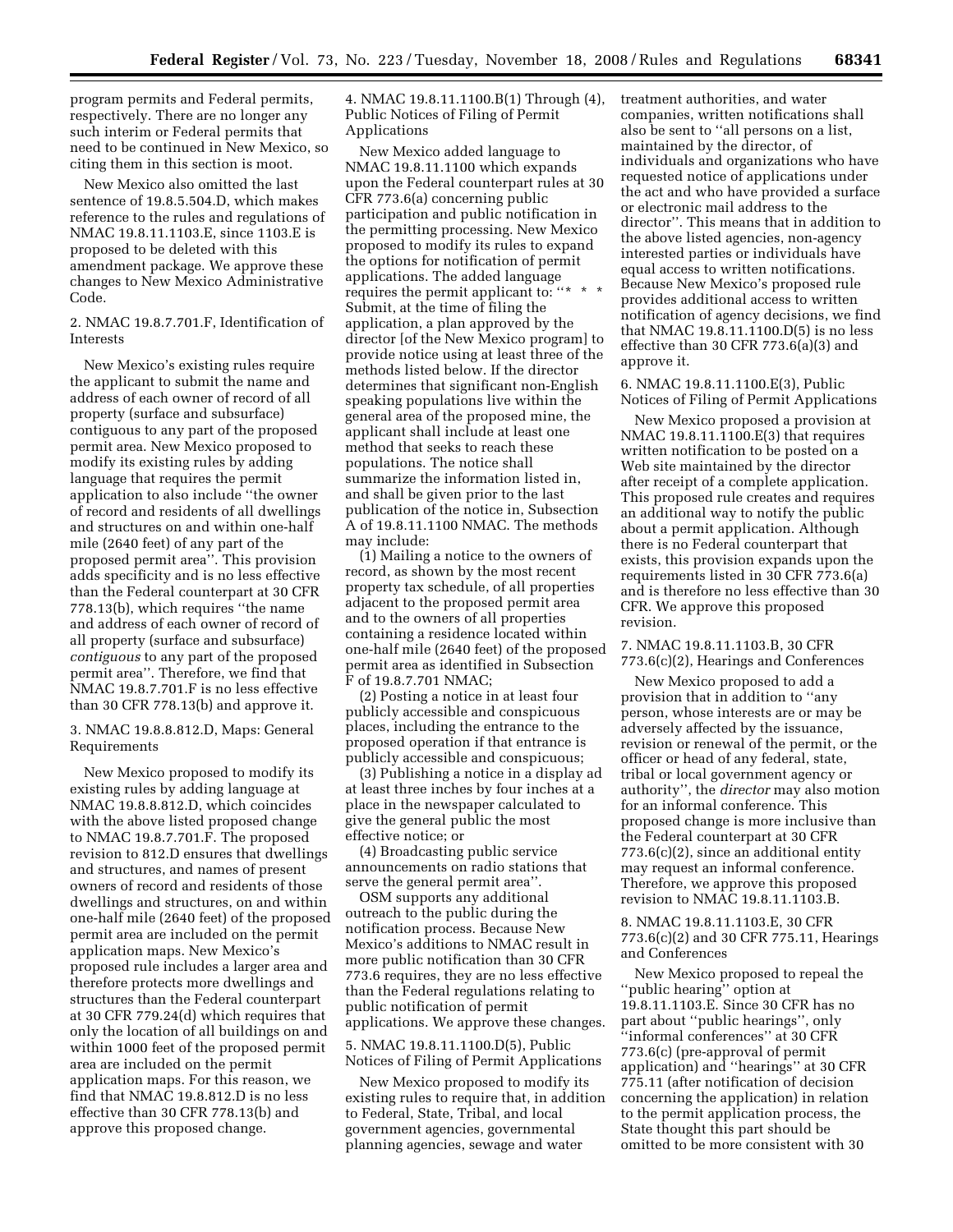CFR. New Mexico's rules concerning informal conferences at NMAC 19.8.11.1103.A and B, like their Federal counterpart at  $30$  CFR  $773.6(c)(2)$ , include procedural guidelines for requesting an informal conference on any permit application, rules for conducting an informal conference (notification of location, time, and date of informal conference and who shall conduct the informal conference), and rules concerning requesting access to the permit area for informationgathering purposes. The rules at 19.8.11.1103 are as effective as the Federal counterpart at 30 CFR 773.6(c).

Of great importance is the proposed deletion of the following language at NMAC 19.8.11.1103.E concerning a person's right to present evidence, give testimony, etc. at the hearing:

NMAC 19.8.11.1103.E(5), which states that ''any person desiring to present evidence or give testimony at the hearing on the proposed plan shall:

(a) File a request to do so with the director at least ten days prior to the hearing;

(b) Contain the name and address of the person desiring to participate; and

(c) Contain a concise statement of the nature of the person's interest'' and NMAC 19.8.11.1103.E(7), which states that ''any person who has filed a timely request to participate in the hearing shall be given reasonable time at the hearing to submit relevant evidence, data and views, and shall be allowed to call and examine witnesses, introduce exhibits, cross examine witnesses and submit rebuttal evidence.''

It is essential that a person is provided the opportunity to present evidence, give testimony, cross examine witnesses, etc. at a hearing that is adjudicatory in nature.

The above two rules are addressed at NMAC 19.8.12.1200, *Administrative Review By The Director* (equivalent to the Federal regulation at 30 CFR 775.11, *Administrative and Judicial Review of Decisions*). 30 CFR 775.11 and NMAC 19.8.12.1200 both pertain to the request of a hearing on the reasons for the final decision *after* the applicant is notified of the final decision concerning the application.

It was a concern that the deletion of NMAC 19.8.11.1103.E would eliminate the opportunity for a person to request a hearing after the decision, but this option is clearly addressed and allowed by NMAC 19.8.12.1200.A, which states that ''within 30 days after the applicant or permittee is notified of the final decision of the director concerning the application for a permit, revision or renewal thereof, application for transfer, sale, or assignment of rights, or

concerning an application for coal exploration, or pursuant to Paragraph (2) of Subsection E of 19.8.13.1301 NMAC a decision regarding a permit modification, the applicant, permittee or any person with an interest which is or may be adversely affected may request a hearing on the reasons for the final decision in accordance with this section. Such request shall be in writing and state with reasonable specificity the reasons for the request and objections to the director's decision''. Part B continues, ''The director shall commence the hearing within 30 days of such request. This hearing shall be of record, adjudicatory in nature, and no person who presided at an informal conference under 19.8.11.1103 NMAC shall either preside at the hearing or participate in the decision following the hearing, or in any administrative appeal therefrom''. Part 19.8.12.1200.B(1) addresses the granting of temporary relief, and is not relevant to this discussion. Part 19.8.12.1200.B(2) continues, ''For the purpose of such hearing, the director may administer oaths and affirmation, subpoena witnesses, written or printed materials, compel attendance of witnesses or production of those materials, compel discovery, and take evidence, including, but not limited to, site inspections of the land to be affected and other surface coal mining and reclamation operations carried on by the applicant in the general vicinity of the proposed operations''. Continuing with the rules at NMAC 1200, NMAC 19.8.12.1200.B(3) requires the director to issue and furnish the applicant and hearing participants with the written findings of fact, conclusions of law, and order of the director (with respect to the appeal) within a specified time period (see section 69–25A–29 New Mexico Statutes 1978 Annotated (NMSA)). These requirements parallel the requirements of 30 CFR 775.11(b)(4). NMAC 19.8.12.1200.B(4) explains that the burden of proof is on the party seeking to reverse the decision of the director. 30 CFR 775.11(b)(5) uses similar language, ''The burden of proof at such hearings shall be on the party seeking to reverse the decision of the regulatory authority''.

We believe that the language at NMAC 19.8.12.1200 adequately replaces the omitted parts of 19.8.11.1103.E and is as effective as the SMCRA counterpart at 775.11. We approve these changes.

## 9. NMAC 19.8.11.1103.F, 30 CFR 773.6(c)(2), Hearings and Conferences

New Mexico proposed to omit NMAC 19.8.11.1103.F concerning public hearings. The unavailability of an

informal conference if a public hearing is held is irrelevant since 19.8.11.1103.E (Public hearings) is proposed to be deleted. We agree with New Mexico's reasoning and therefore approve this change.

10. NMAC 19.8.13.1301.E(2)(a), 30 CFR 773.19(b), Permit Revisions

New Mexico proposed this revision in an attempt to clarify who ''interested parties'' are. The new language specifies that a written copy of decision must now be mailed to ''all persons on a list maintained by the director who have requested notice of applications under the act''. New Mexico borrows this language from its Hard Rock Mining program, where there is an extensive list of people who have requested to be informed of all hard rock permitting activity. This proposed change to NMAC 19.8.13.1301.E(2)(a) offers more clarification and expands upon the Federal counterpart at 30 CFR 773.19(b). For this reason, we find New Mexico's proposed revision to be consistent with and no less effective than its Federal counterpart at 30 CFR 773.19(b) and we approve it.

11. NMAC 19.8.31.3106.B(3)(a), 30 CFR 845.18(b)(3)(i), Procedure for Assessment Conference

30 CFR 845.18(b)(3)(i) requires that the settlement agreement shall be prepared and signed by the conference officer on behalf of the Office and by the person assessed for the civil penalty. New Mexico proposed the addition of inadvertently missing language to 19.8.31.3106.B(3)(a) to make it no less effective than the Federal counterpart at 30 CFR 845.18(b)(3)(i); with the additional requirement that the director, as well as the person assessed, must sign the settlement agreement. We find that this proposed language is no less effective than the Federal counterpart at 30 CFR 845.18(b)(3)(i) and therefore approve this proposed revision to NMAC 19.8.31.3106.B(3)(a).

The following parts have been amended to include the word ''tribal'' any time there is reference to any Federal, State, or local government agency. For example, at 19.8.13.1307.B(2), it is stated that ''Any person whose interests are or may be adversely affected, including, but not limited to, the head of any local, state, *tribal,* or federal government agency may submit written comments on the application \* \* \* ''.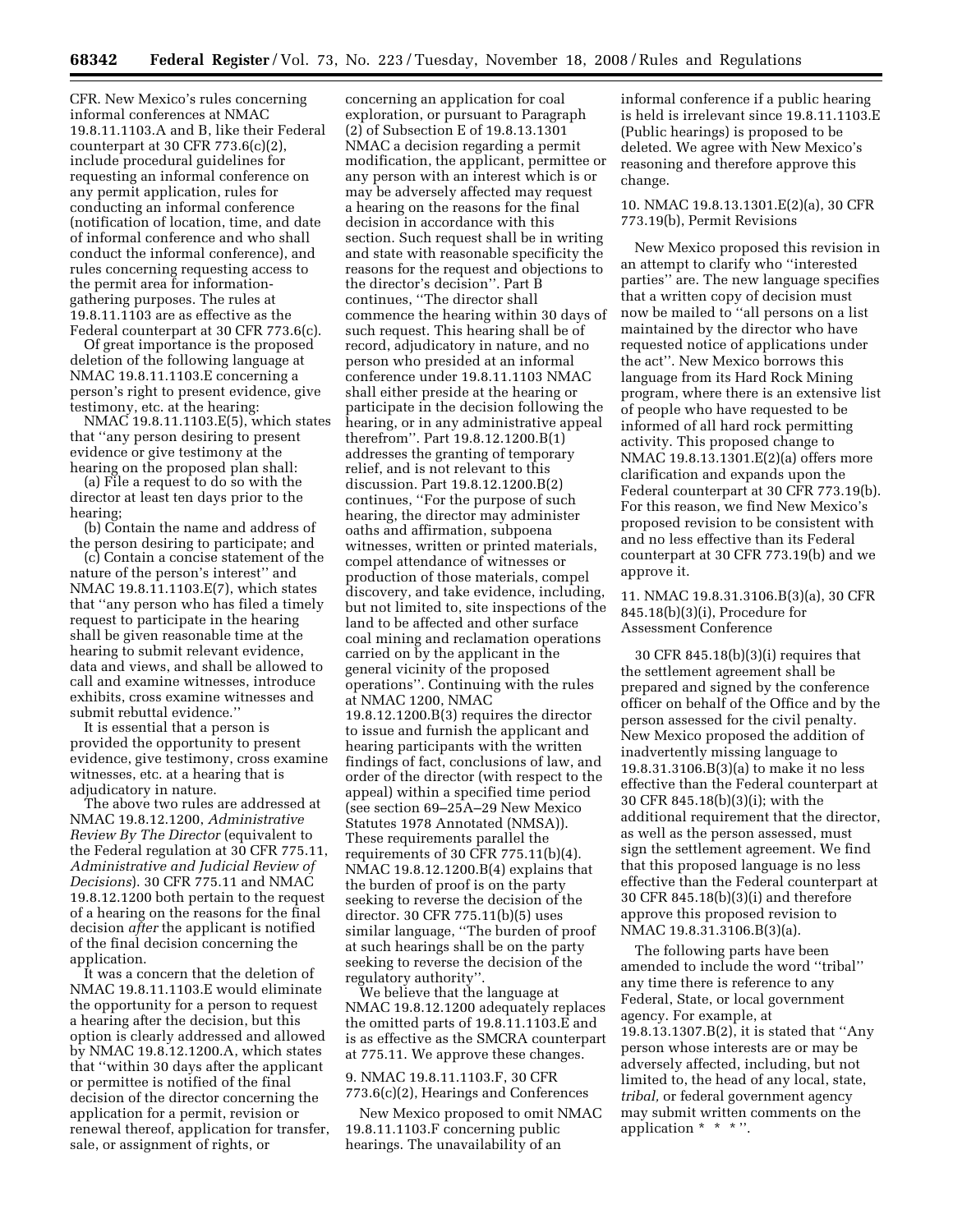12. NMAC 19.8.11.1100.D(1), 30 CFR 773.6(a)(3), Public Notices of Filing of Permit Applications

13. NMAC 19.8.11.1102.A, 30 CFR 773.6(b)(2), Right To File Written **Objections** 

14. NMAC 19.8.11.1103.A, 30 CFR 773.6(c)(1), Hearings and Conferences

15. NMAC 19.8.13.1307.B(2), 30 CFR 774.17(c), Transfer, Assignment or Sale of Permit Rights: Obtaining Approval

16. NMAC 19.8.14.1412.A(2)(f), 30 CFR 800.40(a)(2), Requirement To Release Performance Bonds

17. NMAC 19.8.14.1412.F, 30 CFR 800.40(f), Requirement To Release Performance Bonds

In a conversation with the State (Administrative Record No. OSM–2007– 0021–0006, 'Conversation Record'), it was clarified that New Mexico has always considered the tribes to be a local government agency. Historically, New Mexico has shown great concern for the tribes and has included them any time other government agencies have been involved. OSM recognizes the tribes' role and the importance of the tribes' involvement to the State. Although 30 CFR does not include tribes in its language at the above listed Federal counterparts, it supports New Mexico's revisions because they are potentially more inclusive than the Federal regulations.

### *D. Revisions to New Mexico's Rules With No Corresponding Federal Regulations*

1. NMAC 19.8.11.1100.F, Public Notices of Filing of Permit Applications

New Mexico proposed to add the following parts to 19.8.11.1100 NMAC:

F. Public meeting. Within sixty days of receipt of a complete application for a new permit or a permit revision, the director shall hold a public meeting at a location near the proposed mining operation.

(1) The public meeting will serve as an opportunity for the director and applicant to inform the public of the proposed action and to provide an opportunity for the public to identify issues and concerns associated with the application.

(2) The director shall give notice at least fifteen days prior to the meeting date in a newspaper of general circulation and on radio stations serving the mine area.

(3) The director or his representative shall keep a record summarizing issues and concerns raised at the meeting.

(4) Any person attending the meeting may submit written comments to the director up to thirty days after the meeting.

New Mexico proposes to add language that requires a public meeting to be held to afford the community the opportunity to gain information about the permit application. At least fifteen days prior to the public meeting, the director shall give notice of the meeting in a newspaper of general circulation and on radio stations serving the mine area. At this public meeting, the applicant and the State will inform the public of the proposed action. Up to thirty days after the public meeting, attendees may submit written comments to the director.

The public meeting is an addition to the provision at NMAC 19.8.11.1103.A, whereby any person whose interests are or may be adversely affected by the issuance, revision, or renewal of a permit may request an informal conference by rule NMAC 19.8.11.1103.A. New Mexico's informal conference is consistent with opportunities for an informal conference at 30 CFR 773.6(c)(1).

There is no direct 30 CFR counterpart to the added requirement of a public meeting at NMAC 19.8.11.1100.F. However, OSM supports any additional outreach to and informative opportunities for the public during the notification process. Because New Mexico's additions to NMAC result in more public notification than 30 CFR 773.6 requires, they are no less effective than the Federal regulations relating to public notification of permit applications. We approve these changes to New Mexico Administrative Code.

2. 19.8.11.1109.B and 19.8.11.1109.C, Permit Approval or Denial Actions

New Mexico proposed to eliminate references to public hearings at NMAC 19.8.11.1109.B and C, since the proposed deletion of 19.8.11.1103.E (*Hearings and Conferences: Public hearing*) will omit any language about public hearings. The language must now only refer to the informal conference that exists at 19.8.11.1103. We approve this proposed revision.

### 3. 19.8.13.1301.E(1), Permit Revisions

The State proposed to remove the following language associated with applications for a permit revision: ''(any application for a revision) \* \* \* that proposes significant alterations in the operations described in the materials submitted in the application for the original permit under 19.8.7 NMAC, 19.8.8 NMAC, 19.8.9 NMAC, or 19.8.10 NMAC, or in the conditions of the original permit \* \* \* (shall, at a minimum, be subject to the requirements of 19.8.11 NMAC and 19.8.12 NMAC)''. Rule 19.8.13.1301.A(1) already describes when it is necessary for a permit revision to be obtained, stating that ''a

revision to a permit shall be obtained for changes in the surface coal mining or reclamation operation as described in the original application and approved under the original permit, when such changes constitute a significant departure from the method of conducting mining or reclamation operations contemplated by the original permit \* \* \*''. Consequently, this language is repetitive and unnecessary, and OSM approves the removal of this language.

## **IV. Summary and Disposition of Comments**

#### *Public Comments*

We asked for public comments on the amendment (Administrative Record No. OSM–2007–0021–0001), but did not receive any.

## *Federal Agency Comments*

Under 30 CFR 732.17(h)(11)(i) and section 503(b) of SMCRA, we requested comments on the amendment from various Federal agencies with an actual or potential interest in the New Mexico program (Administrative Record No. OSM–2007–0021–0003). We did not receive any comments from other Federal agencies.

## *Environmental Protection Agency (EPA) Concurrence and Comments*

Under 30 CFR 732.17(h)(11)(i) and (ii), we are required to get concurrence from EPA for those provisions of the program amendment that relate to air or water quality standards issued under the authority of the Clean Water Act (33 U.S.C. 1251 *et seq*.) or the Clean Air Act (42 U.S.C. 7401 *et seq*.).

None of the revisions that New Mexico proposed to make in this amendment pertain to air or water quality standards. Therefore, we did not ask EPA to concur on the amendment.

## *State Historic Preservation Officer (SHPO) and the Advisory Council on Historic Preservation (ACHP)*

Under 30 CFR 732.17(h)(4), we are required to request comments from the SHPO and ACHP on amendments that may have an effect on historic properties. On January 16, 2008, we requested comments on New Mexico's amendment (Administrative Record No. OSM–2007–0021–0002), but neither responded to our request.

#### **V. OSM's Decision**

Based on the above findings, we approve New Mexico's November 28, 2007, amendment.

To implement this decision, we are amending the Federal regulations at 30 CFR Part 931, which codify decisions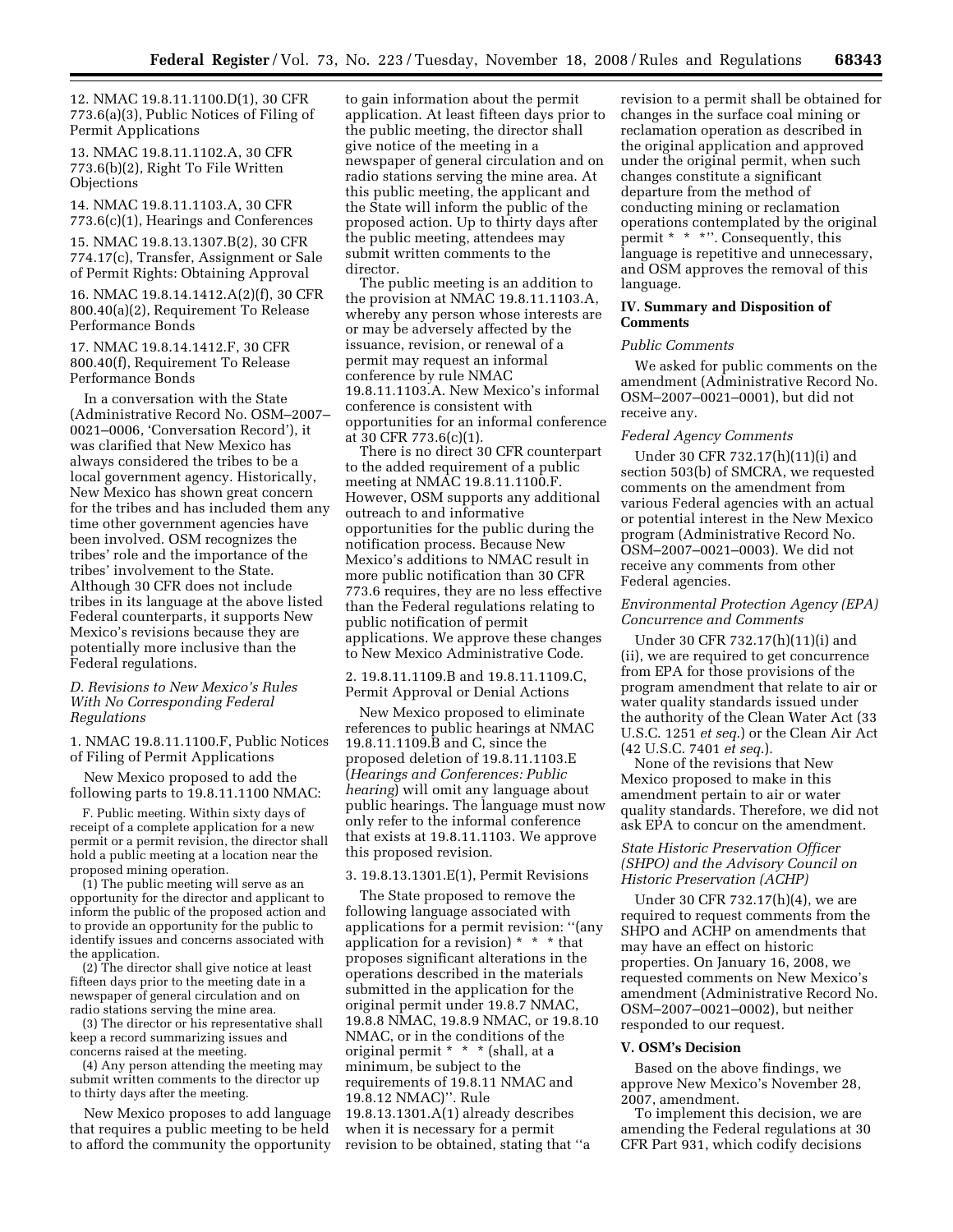concerning the New Mexico program. We find that good cause exists under 5 U.S.C. 553(d)(3) to make this final rule effective immediately. Section 503(a) of SMCRA requires that the State's program demonstrates that the State has the capability of carrying out the provisions of the Act and meeting its purposes. Making this regulation effective immediately will expedite that process. SMCRA requires consistency of State and Federal standards.

## *Effect of OSM's Decision*

Section 503 of SMCRA provides that a State may not exercise jurisdiction under SMCRA unless the State program is approved by the Secretary. Similarly, 30 CFR 732.17(a) requires that any change of an approved State program be submitted to OSM for review as a program amendment. The Federal regulations at 30 CFR 732.17(g) prohibit any changes to approved State programs that are not approved by OSM. In the oversight of the New Mexico program, we will recognize only the statutes, regulations and other materials we have approved, together with any consistent implementing policies, directives and other materials. We will require New Mexico to enforce only those approved provisions.

### **VI. Procedural Determinations**

### *Executive Order 12630—Takings*

This rule does not have takings implications. This determination is based on the analysis performed for the counterpart Federal regulation.

### *Executive Order 12866—Regulatory Planning and Review*

This rule is exempted from review by the Office of Management and Budget (OMB) under Executive Order 12866 (Regulatory Planning and Review).

# *Executive Order 12988—Civil Justice Reform*

The Department of the Interior has conducted the reviews required by section 3 of Executive Order 12988 and has determined that this rule meets the applicable standards of subsections (a) and (b) of that section. However, these standards are not applicable to the actual language of State regulatory programs and program amendments because each program is drafted and promulgated by a specific State, not by OSM. Under sections 503 and 505 of SMCRA (30 U.S.C. 1253 and 1255) and the Federal regulations at 30 CFR 730.11, 732.15, and 732.17(h)(10), decisions on proposed State regulatory programs and program amendments submitted by the States must be based solely on a determination of whether the submittal is consistent with SMCRA and its implementing Federal regulations and whether the other requirements of 30 CFR Parts 730, 731, and 732 have been met.

### *Executive Order 13132—Federalism*

This rule does not have Federalism implications. SMCRA delineates the roles of the Federal and State governments with regard to the regulation of surface coal mining and reclamation operations. One of the purposes of SMCRA is to ''establish a nationwide program to protect society and the environment from the adverse effects of surface coal mining operations.'' Section 503(a)(1) of SMCRA requires that State laws regulating surface coal mining and reclamation operations be ''in accordance with'' the requirements of SMCRA, and section 503(a)(7) requires that State programs contain rules and regulations ''consistent with'' regulations issued by the Secretary pursuant to SMCRA.

# *Executive Order 13175—Consultation and Coordination With Indian Tribal Governments*

In accordance with Executive Order 13175, we have evaluated the potential effects of this rule on Federally recognized Indian Tribes and have determined that the rule does not have substantial direct effects on one or more Indian Tribes, on the relationship between the Federal government and Indian Tribes, or on the distribution of power and responsibilities between the Federal government and Indian Tribes.

## *Executive Order 13211—Regulations That Significantly Affect the Supply, Distribution, or Use of Energy*

On May 18, 2001, the President issued Executive Order 13211 which requires agencies to prepare a Statement of Energy Effects for a rule that is (1) considered significant under Executive Order 12866, and (2) likely to have a significant adverse effect on the supply, distribution, or use of energy. Because this rule is exempt from review under Executive Order 12866 and is not expected to have a significant adverse effect on the supply, distribution, or use of energy, a Statement of Energy Effects is not required.

### *National Environmental Policy Act*

This rule does not require an environmental impact statement because section 702(d) of SMCRA (30 CFR U.S.C. 1292(d)) provides that agency decisions on proposed State regulatory program provisions do not constitute major Federal actions within the meaning of section 102(2)(C) of the National Environmental Policy Act (42 U.S.C. 4332(2)(C) *et seq.*).

## *Paperwork Reduction Act*

This rule does not contain information collection requirements that require approval by OMB under the Paperwork Reduction Act (44 U.S.C. 3501 et seq.).

### *Regulatory Flexibility Act*

The Department of the Interior certifies that this rule will not have a significant economic impact on a substantial number of small entities under the Regulatory Flexibility Act (5 U.S.C. 601 *et seq.*). The State submittal, which is the subject of this rule, is based upon counterpart Federal regulations for which an economic analysis was prepared and certification made that such regulations would not have a significant economic effect upon a substantial number of small entities. In making the determination as to whether this rule would have a significant economic impact, the Department relied upon the data and assumptions for the counterpart Federal regulations.

### *Small Business Regulatory Enforcement Fairness Act*

This rule is not a major rule under 5 U.S.C. 804(2), of the Small Business Regulatory Enforcement Fairness Act. This rule:

a. Does not have an annual effect on the economy of \$100 million.

b. Will not cause a major increase in costs or prices for consumers, individual industries, Federal, State, or local government agencies, or geographic regions.

c. Does not have significant adverse effects on competition, employment, investment, productivity, innovation, or the ability of U.S. based enterprises to compete with foreign-based enterprises.

This determination is based upon the fact that the State submittal which is the subject of this rule is based upon counterpart Federal regulations for which an analysis was prepared and a determination made that the Federal regulation was not considered a major rule.

### *Unfunded Mandates*

This rule will not impose an unfunded Mandate on State, local, or tribal governments or the private sector of \$100 million or more in any given year. This determination is based upon the fact that the State submittal, which is the subject of this rule, is based upon counterpart Federal regulations for which an analysis was prepared and a determination made that the federal